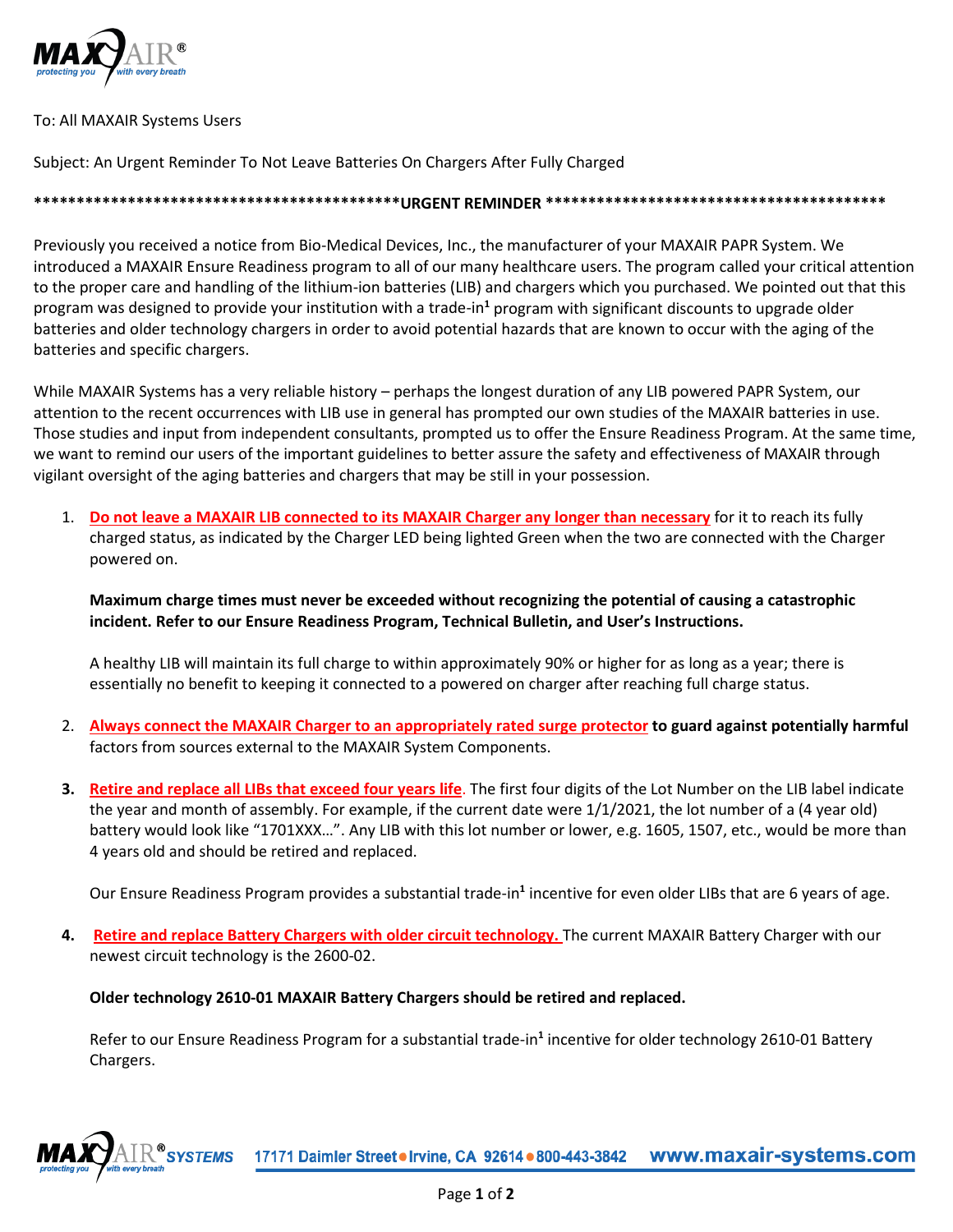

It is essential to understand that among the most critical components for your effective MAXAIR use and safety, the lithium-ion batteries and their chargers must be evaluated according to our guidelines. Please see the previously sent, attached copy, for our recommendations for your batteries' use and maintenance, as well as our current Ensure Readiness Program to assist your institution in updating your MAXAIR Systems (You can also find our recommendations on LIB proper care and handling on our website, **[www.maxair-systems.](http://www.maxair-systems/) com**, at HOME>RESOURCES>BATTERY READINESS PROGRAM).

**WARNING: Even though your MAXAIR LIBs and 2610-01 Chargers may still appear to be working properly, internal damage**  may already exist<sup>2</sup>, most especially if your past protocol allowed them to remain connected for long periods while the **charger was connected to a main power source. Any existing internal damage is not reversible and will (likely) increase over time.**

Our goal has always been to provide the MAXAIR PAPR user with a safe and most effective personal respiratory system. Please visit our website for more information or contact our Customer Service representatives if your Libs have a lot number beginning with 1703XXX or lower, and any 2610-01 Chargers. It is essential for your protection that you also consider the significant trade-in**<sup>1</sup>** allowances that we are offering to you.

Sincerely,

Allan Schultz MAXAIR Systems Marketing

**<sup>1</sup> The MAXAIR** ENSURE READINESS **Trade-In Program is ongoing until further notice.**

**<sup>2</sup> Internal damage is not practical and likely impossible to detect and would require destructive dis-assembly to attempt. The only practical and safe protocol is to trade-in or otherwise retire the LIB(s) and Charger(s) from further use.**

Attachments on the following pages: 2021-04-13\_Ensure\_Readiness\_Letter\_and\_Program.pdf 2021-04-13 Technical Bulletin\_Li-IonBattery\_Advisory\_Rev\_E.pdf

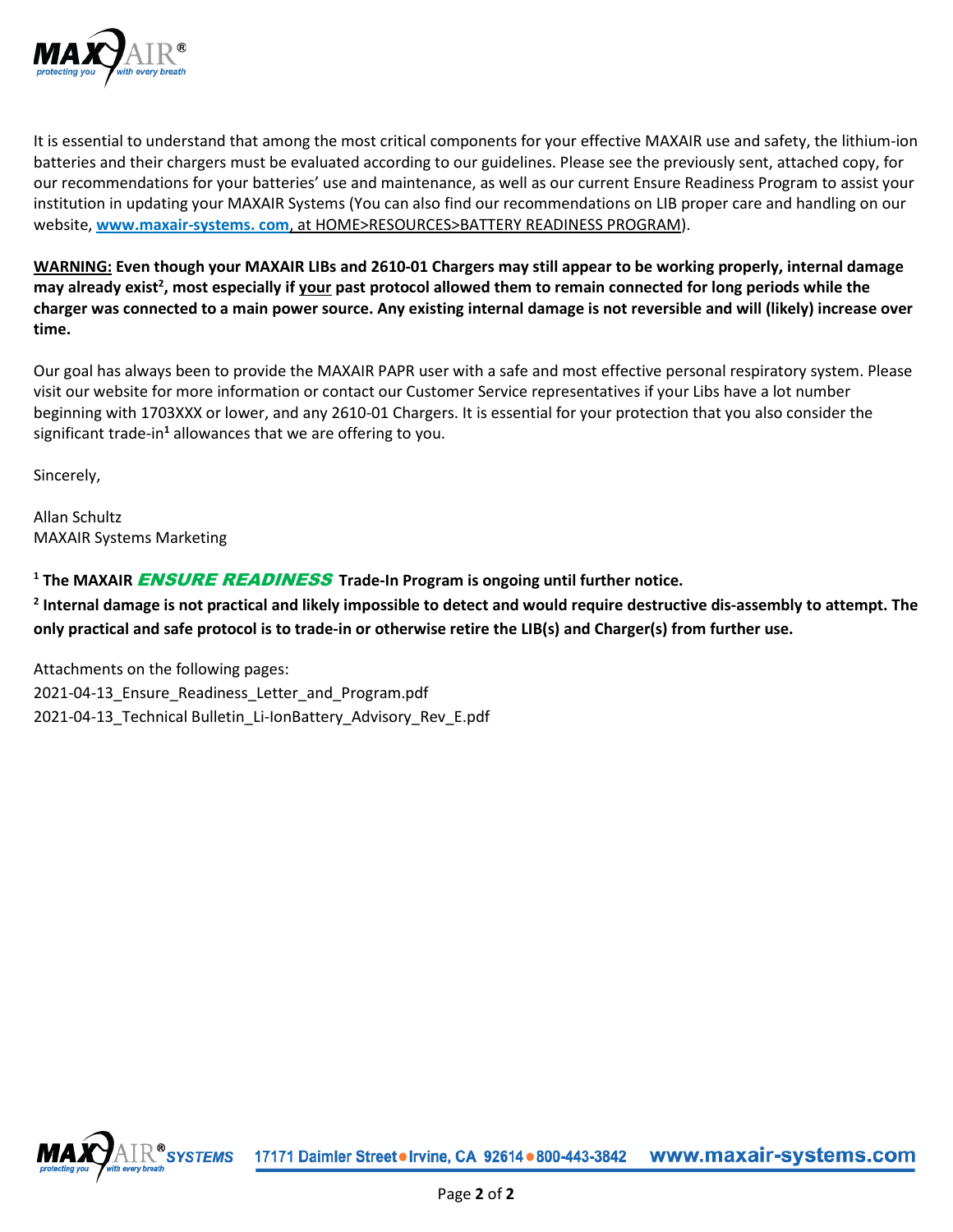

Dear Valued MAXAIR Customer,

## **Lithium-Ion Battery Advisory And MAXAIR** *ENSURE READINESS* **Program**

Thank you for the trust that you have extended to us by purchasing MAXAIR PAPRs**.** MAXAIR Systems is very committed to the respiratory protection of workers in all situations where MAXAIR can be of benefit.

Fundamental to the safe and effective use of a MAXAIR PAPR is the battery, the Lithium-Ion Batteries (LIBs) that provide power for the PAPR system. Your MAXAIR *LIBs need to be maintained in optimum condition* to ensure they will be there for you in time of need.

LIBs have significant advantages versus other rechargeable battery chemistries. At the same time, there are some aspects of LIBs that require careful attention when handling/transporting, using/discharging, charging, and storing LIBs.

Since their commercial inception in 1991, LIBs have experienced rapid acceptance to become the preferred rechargeable battery chemistry for the majority of portable and mobile powered devices, including MAXAIR. During this relatively short time span, industry has learned a great deal about their proper use and how to optimize both their performance and their longevity and safety. LIB technology is not perfect and reliability issues have been noted over the years stemming from storage conditions, over-charging, over-discharging, manufacturing inconsistencies, component failures, and physical abuse. These conditions, especially in older LIBs, can lead to diminished performance, overheating, and/or damage.

We have learned with you the importance of having the LIBs ready when you need them, from isolating airborne transmissible disease patients to being prepared for a pandemic or future terrorist attack.

We continue to revise our recommendations regarding what industry learns about optimizing proper handling and use of LIBs. We feel responsible to periodically pass on those recommendations regarding handling, use, and useful life of your MAXAIR LIBs.

Our objective is to ensure that your MAXAIR is always "at the ready" when you need it, and that means a healthy, charged LIB.

To emphasize ensuring readiness and safety of your LIBs, MAXAIR is instituting an *ENSURE READINESS* Program.

The first part of this program is periodically reminding our installed base of the important precautions you should be implementing. The attached **"Lithium-Ion (Li-Ion) Battery Advisory"** further details the fundamental precautions presented here.

The second part is our *ENSURE READINESS* **Trade-In Program.** The Trade-In Program encourages you to trade out your aging and older designs for newer technology models, and provides a monetary incentive to do so.

The attached "**Lithium-Ion (Li-Ion) Battery Advisory"** is information regarding the proper handling, use, charging, and storage of your LIBs. Please read it thoroughly, ensure that personnel that use the MAXAIR PAPRs are familiar with its information, and let us know if you have questions (email us at [info@maxair-systems.com\)](mailto:info@maxair-systems.com).

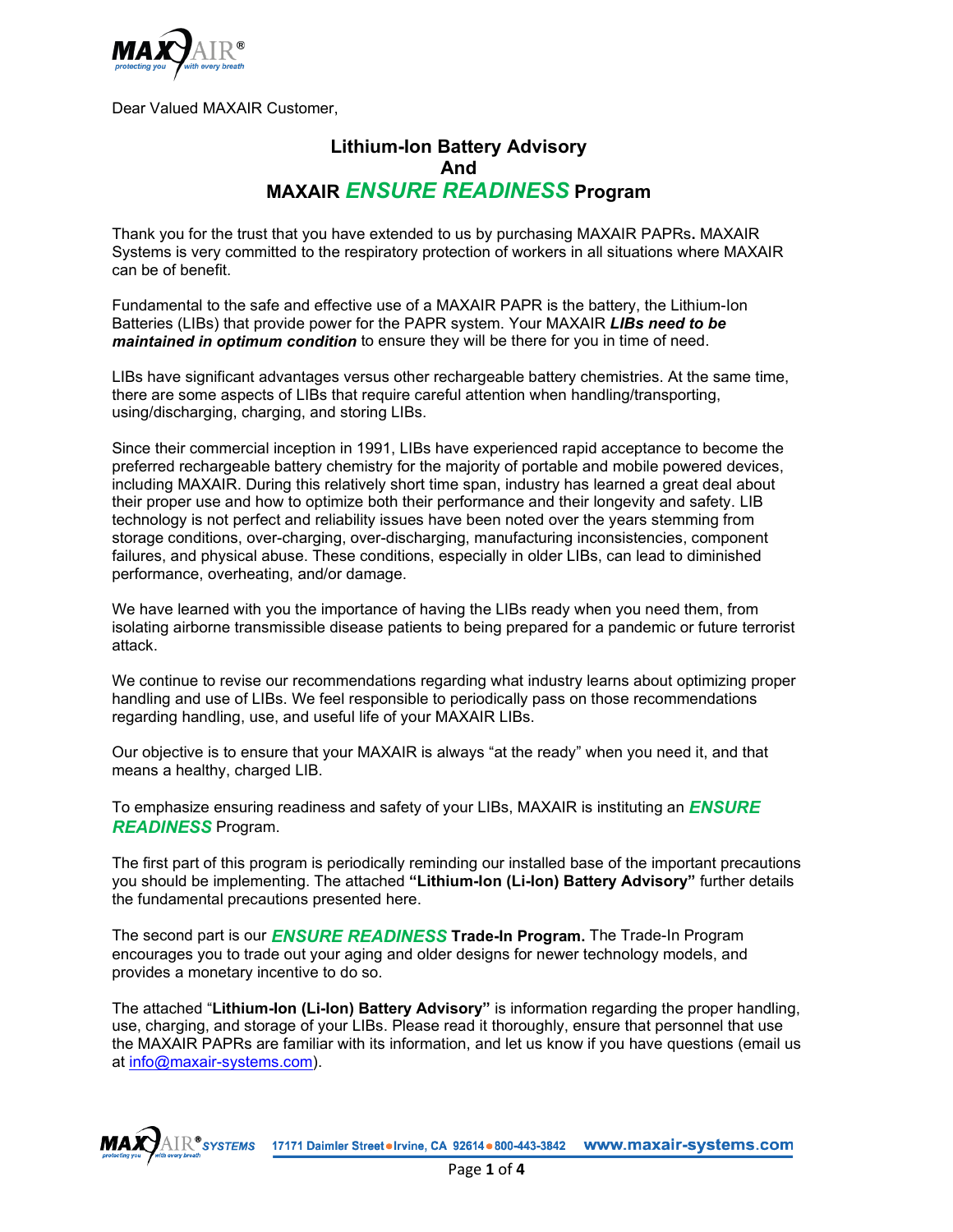

#### *The most fundamental important periodic precautions you should take are the following:*

- A. Before each use, physically inspect the LIB. If you perceive physical damage or tampering, use a different MAXAIR LIB and replace the damaged LIB as soon as possible.
- B. Routinely, every 3-6 months, perform the "LIB Check Procedure" (see Appendix B. LIB Check Procedure in the MAXAIR TECHNICAL BULLETIN: Lithium (Li-Ion) Battery Advisory). If this procedure results in a "Suspect LIB", use a different MAXAIR LIB and replace the Suspect LIB as soon as possible.
- C. **Check LIBs that are connected to MAXAIR chargers on a routine and periodic basis. If the charger LED is green, the LIB is ready for use and should be disconnected from the charger immediately.**

## *THIS IS DIFFERENT THAN PREVIOUSLY RECOMMENDED And Supersedes older User's Instructions Manuals*

#### *BEFORE:* **The previous recommendation was to not leave the LIB on a charger longer than one month/4 weeks.**

There is no practical benefit to leave a LIB on a charger past its full charge status as indicated by the charger LED turning green. Removing it at that time rather than leaving it connected for long and indefinite periods eliminates the possibility of transmitted harm from electrical storms, intrabuilding electromagnetic phenomena, etc.

#### *NOW & GOING FORWARD:* **Check LIBs connected to chargers on a daily basis**

A. If a LIB is warm-to-hot to the touch, disconnect the LIB from the charger and replace it immediately.

If this condition is ever observed, please mark the specific battery and the specific charger it was connected to when the heating was noted, and contact us for replacement. Call Customer Service, 1-800-443-3842, for return and replacement instructions.

B. If the charger LED is Green, the LIB is fully charged and ready for use, therefore disconnect if from the charger.

#### **C.** *DO NOT* **leave the LIBs on the chargers after the charger LED turns Green.**

D. MAXAIR Systems highly recommends that all MAXAIR Chargers always be connected to surge protector(s), adequate for all anticipatable occurrences, whenever they are connected to MAXAIR LIBs, as well as whenever they are connected to a mains power source

The **Lithium-Ion (Li-Ion) Battery Advisory** discusses the approximate four year useful life of a LIB. The MAXAIR *ENSURE READINESS* **Trade-In Program** assists you with replacing your LIBs as they exceed their useful life.

#### We urge you to **make a specific plan to replace your LIBs no later than after the fourth year after purchase.**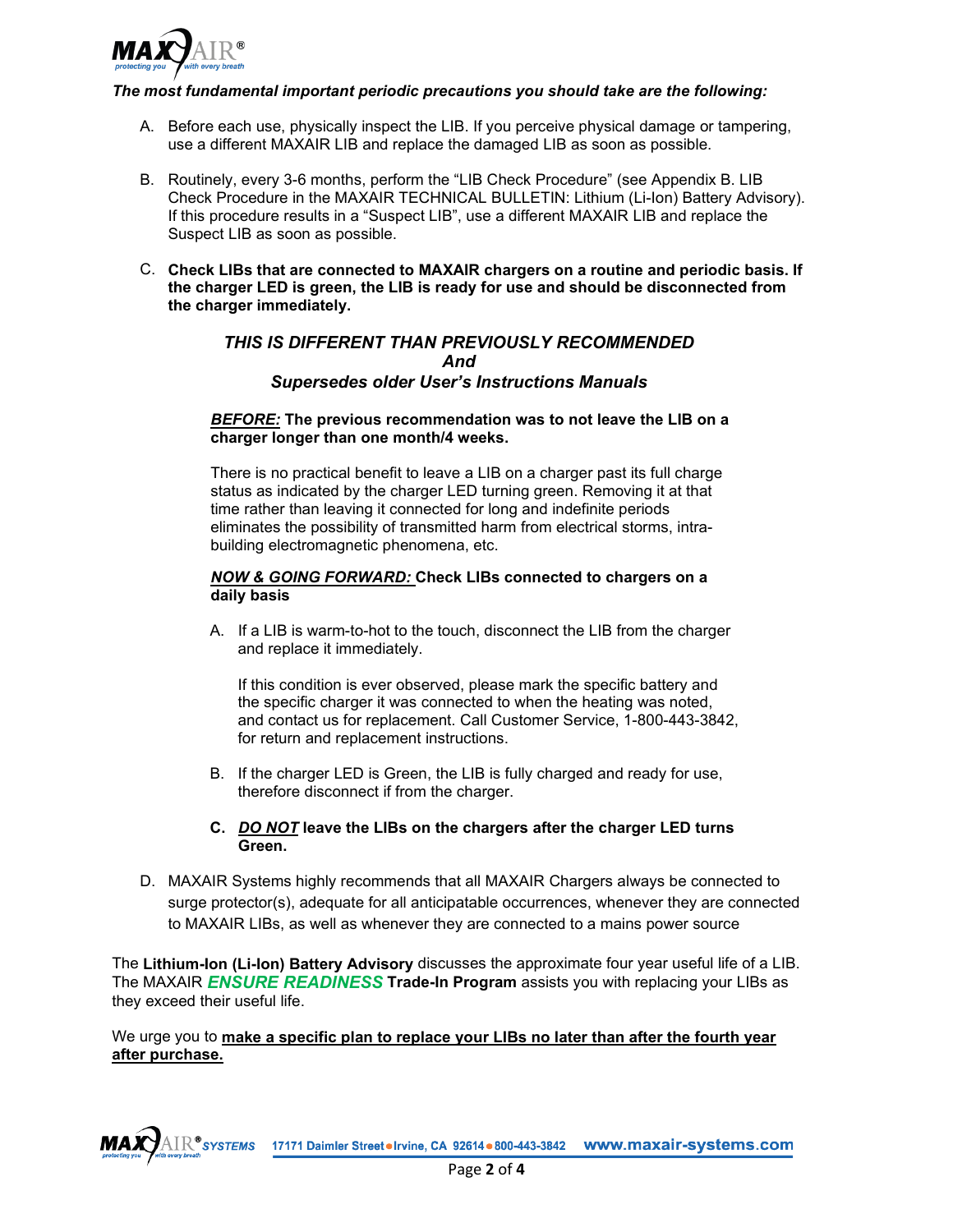

Follow the directions of the **Trade-In Program** to place your LIBs on our shipping priority list.

*Additionally*, at this time we are including a further offer to Ensure Readiness and Reliability!

## **Until further notification, you will** *ALSO* **receive 40% discount on newer technology MAXAIR Chargers for the trade-in of your functional older 2610-01 MAXAIR Chargers.**

For each traded-in, functional 2610-01 MAXAIR Charger you will receive a 40% discount from the list price of a new 2600-02 MAXAIR Charger. This offer remains in effect until further notification.

Please review all the safety and reliability recommendations in the attached Technical Bulletin with your staff that work with the MAXAIR Systems, and take advantage of this great trade-in program to update the critical power and charging components of your MAXAIR Systems.

Sincerely,

Allan Schultz MAXAIR Systems Marketing

P.S. Ensure Readiness Program and related Technical Bulletin are available for review at maxair-systems.com HOME>RESOURCES>BATTERY READINESS PROGRAM.

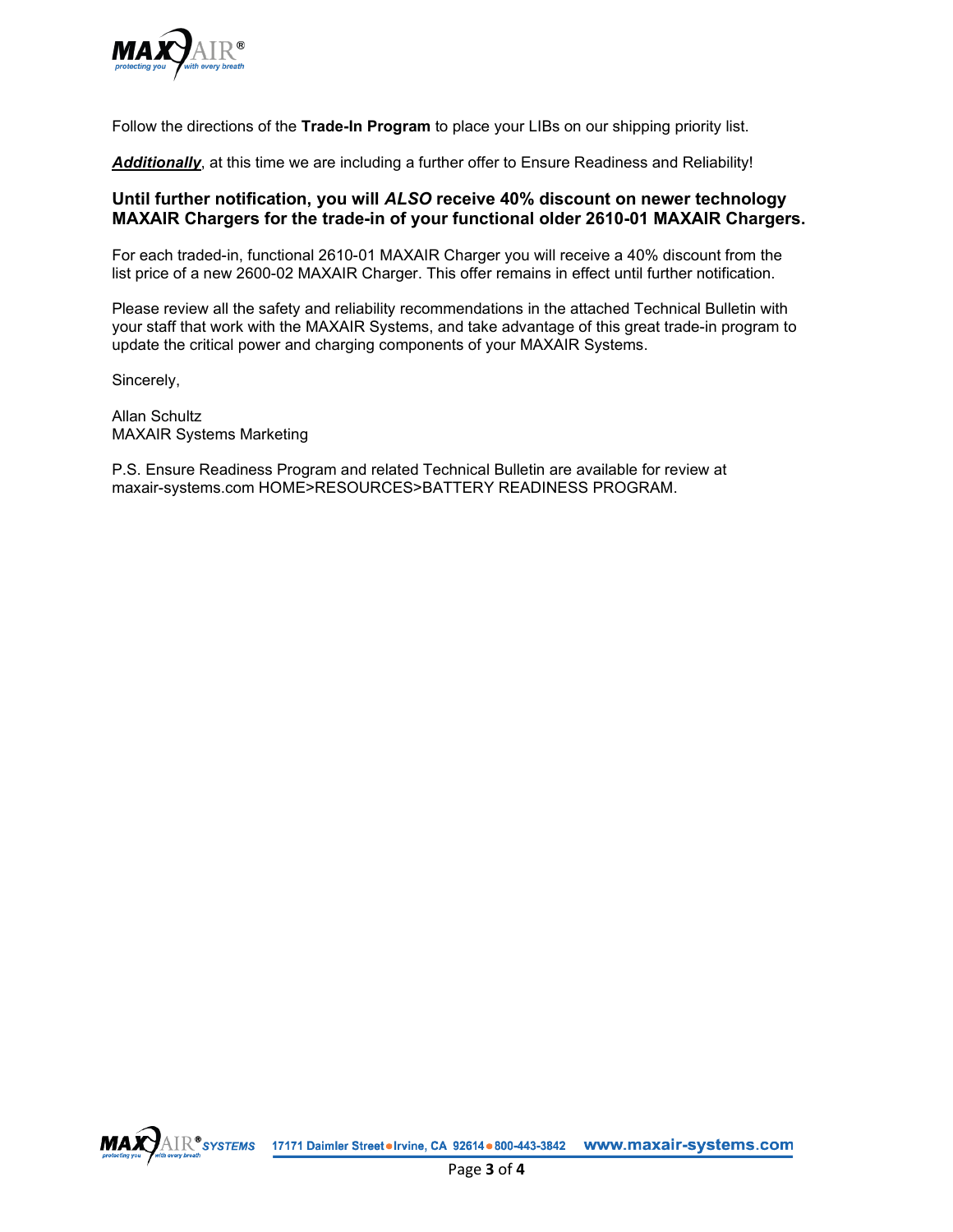

## **The MAXAIR** ENSURE READINESS **Trade-In Program**

**(MAXAIR SYSTEMS' CHARGERS AND LIB TRADE-IN PROGRAM)**

| <b>ENSURE READINESS Trade-In Program<sup>1</sup></b>              |                           |                               |  |  |  |  |
|-------------------------------------------------------------------|---------------------------|-------------------------------|--|--|--|--|
| LIBs - After 6-Year Age                                           | <b>Qualifying LIB</b>     | Trade-In:                     |  |  |  |  |
| based on                                                          | Order Numbers (O.N.):     | 20% off list of new           |  |  |  |  |
| left 4 digits of the lot number <sup>2</sup> –                    | 2000-30, 2000-30T,        | 2500-36TSC and                |  |  |  |  |
| e.g. as of 01/01/2021                                             | 2000-36, 2000-36T         | 2500-37TSC LIBs               |  |  |  |  |
| lot numbers 1501XXX and                                           |                           |                               |  |  |  |  |
| lower (older)                                                     |                           |                               |  |  |  |  |
| <b>Chargers - All Functioning</b>                                 | <b>Qualifying Charger</b> | Trade-In:                     |  |  |  |  |
| 2610-01 Chargers                                                  | Order Number (O.N.):      | 40% off current list of a new |  |  |  |  |
|                                                                   | 2610-01                   | 2600-02 Charger               |  |  |  |  |
| <sup>1</sup> Program remains in effect until further notification |                           |                               |  |  |  |  |

## **2 Lot Number**



To take advantage of the **ENSURE READINESS** Trade-In Program:

- A. Send an e-mail to **[info@maxair-systems.com](mailto:info@maxair-systems.com)** and include the
	- LIB O.N. (e.g. 2000-30) and the lot number indicated on the LIB label for each LIB.
	- Charger O.N. (2610-01) and lot number on the charger label for each Charger.
- B. MAXAIR Systems Customer Service will then send you an email with a RMA Number, that includes:
	- a. Discount amount and the net price due on your purchase order.
	- b. A schedule for delivery of your new LIBs and/or Chargers (typically within 45-90 days).
- C. Send you purchase order, including RMA number, to [info@maxair-systems.com.](mailto:info@maxair-systems.com)

When your purchase order and your old LIBs and/or Chargers are received, we will ship your new LIBs and/or Chargers via UPS ground.

**If you have any questions regarding this information and program, please contact: Customer Service**

**Call: 1-800-443-3842 or email: [info@maxair-systems.com](mailto:info@maxair-systems.com)**

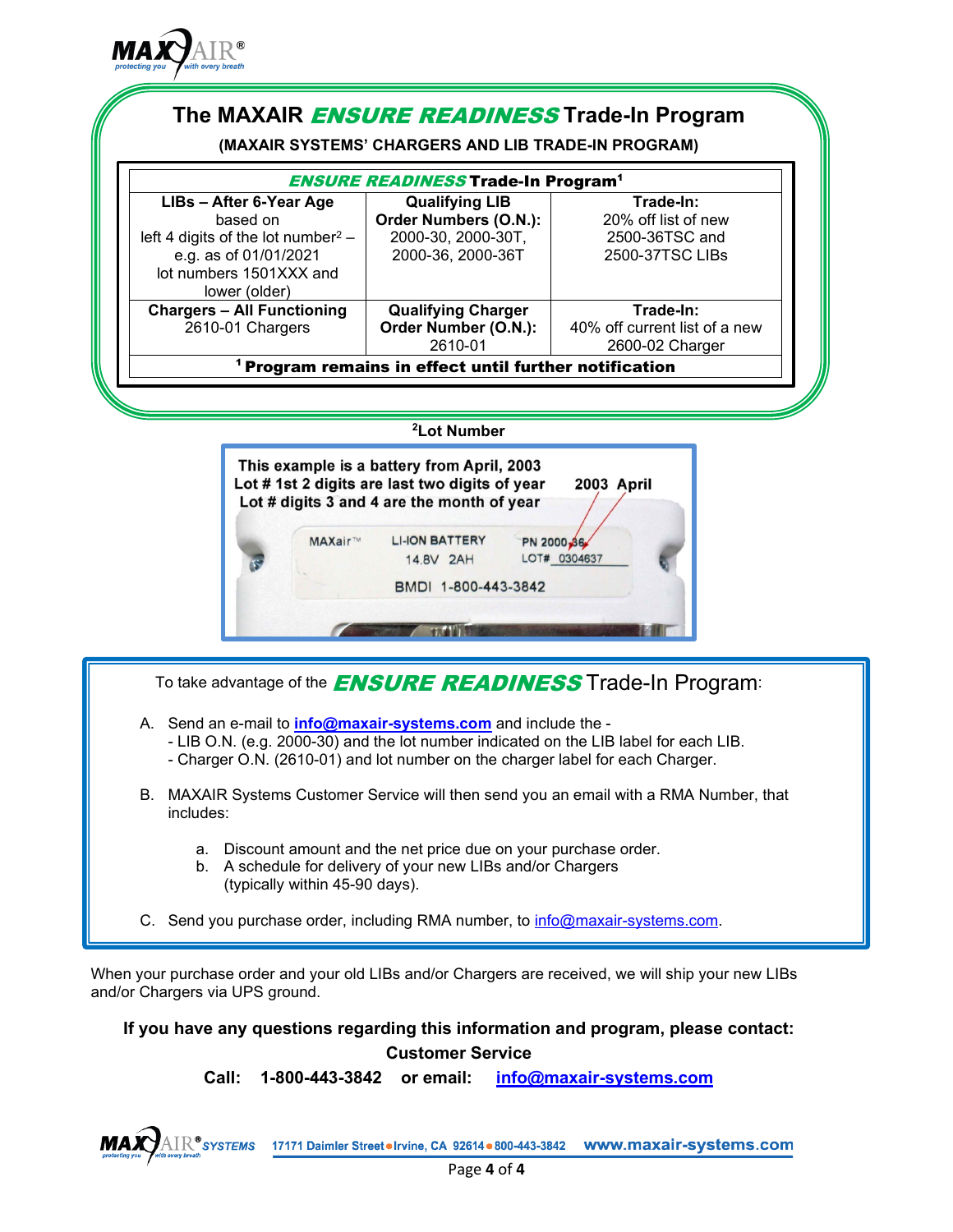

 $\mathcal{L}(\mathbf{Z})$ 

2500-37TSC

 $\bar{\ast}$ 

2000-36T

## **MAXAIR TECHNICAL BULLETIN : Lithium-Ion (Li-Ion) Battery Advisory**

**This Bulletin is for those responsible for handling/transporting, using, and storing MAXAIR Systems Lithium-Ion Batteries (LIBs).** 

**It is intended to provide information for the safe handling/transporting, use/discharge, charge, and storage of MAXAIR Systems Li-Ion Batteries (LIBs). It provides good practice guidance and emergency response guidance while considering the hazards offered by Lithium-ion (Li-Ion) batteries.** 

## **Lithium-Ion Batteries (LIBs) - Overview**

**Lithium Ion (Li-Ion) became the battery chemistry of choice beginning in the early 1990s. It was the natural leader as the demand for performance of portable powered devices grew. Lithium is the lightest of all metals, possesses advantageous electrochemical potential, and provides great energy density per weight. With a few precautions, Li-Ion batteries remain the choice for powering portable medium sized electromechanical devices.**

الہ کی کی تھی

2500-30 TSC

 $\mathbb{R}$ 

 $\mathbb{Q} \oplus \oplus \mathbb{Q}$ 

2000-30T

## **Key Li-Ion Battery Advantages:**

- High energy density—more power and use per amount of battery weight
- No prolonged priming when new—one regular charge and ready to go
- Low maintenance—no periodic discharge is needed (No memory)
- No scheduled cycling to prolong battery life
- Low self discharge

## **Li-Ion Battery Limitations:**

Due to there very high performance levels, Li-Ion Batteries do have some limitations that require attention.

- Protection devices are included in Li-Ion Battery Packs to maintain voltage and current within safe limits.
- Use, charging, transport, and storage conditions need to be controlled.

You may expect highly advantageous performance from your Li-Ion powered MAXAIR System by following these guidelines and recommendations.

## **GENERAL WARNINGS**

**Failure to read and follow these instructions and guidelines may result in fire, personal injury and damage to property. Your MAXAIR LIBs need to be handled/transported, used/discharged, charged, and stored properly. Follow the safety rules listed below.**

- 1. Follow these instructions and the instructions in the MAXAIR User's Instructions (UIM) and the Instructions For Use (IFU), and use MAXAIR LIBs in accordance to the warning labels on the MAXAIR LIBs to properly manage and control charging and discharging of all MAXAIR LIBs.
- 2. Keep MAXAIR LIBs and Chargers away from children.

**MAX** 

- 3. Test MAXAIR LIBs before using to ensure they are operating properly and safely with the MAXAIR Helmet or on the MAXAIR Charger. (See Appendix B. LIB Check Procedure).
- 4. As with all Li-Ion battery packs, misused and defective Li-Ion cells may explode and cause fire. If at any time a LIB starts to balloon, swell up, smoke or get hot, emit an unusual smell, change color, or appear abnormal in any other way, discontinue



#### MAXAIR LITHIUM-ION BATTERIES (LIBs)

2500-36TSC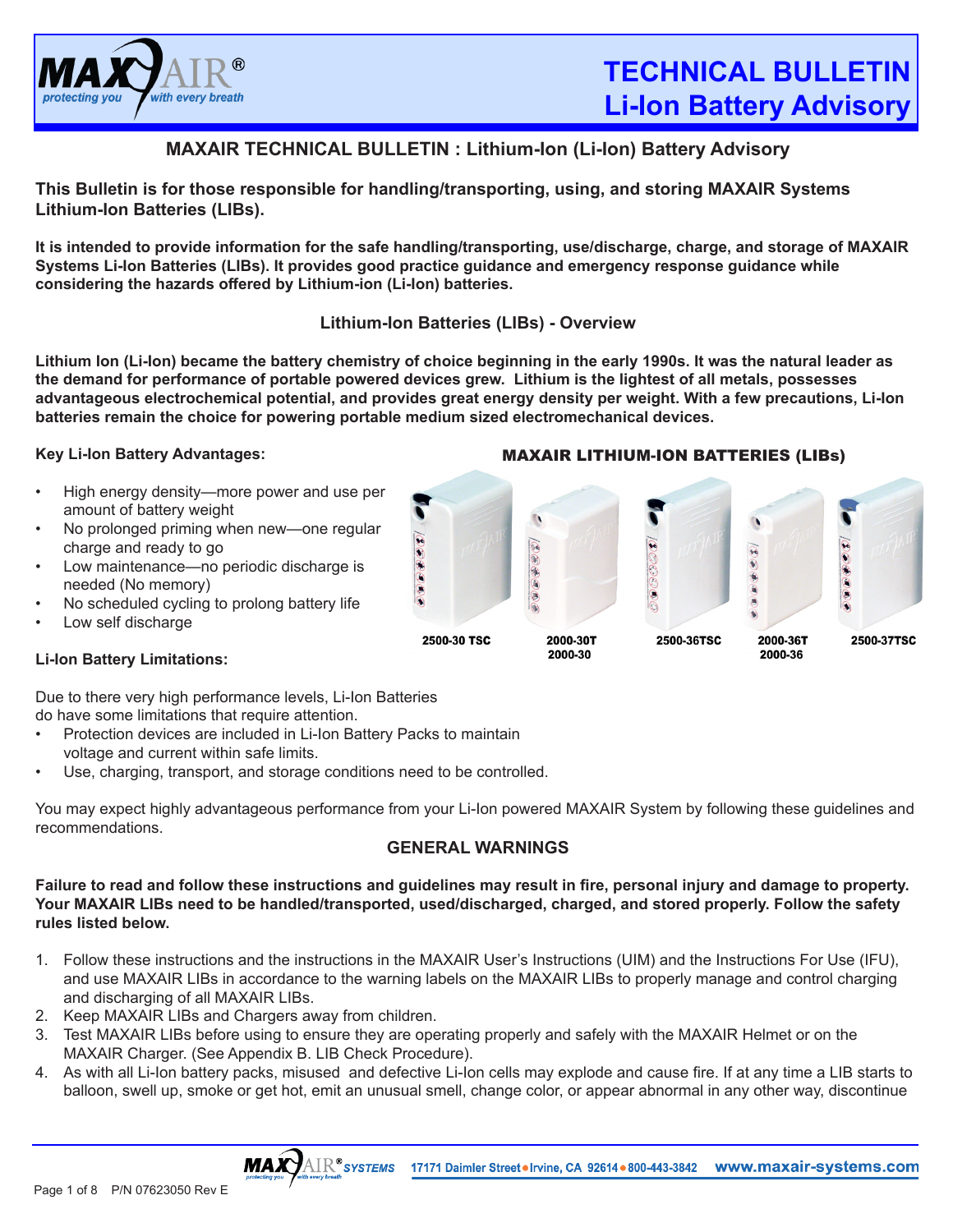

# **TECHNICAL BULLETIN Li-Ion Battery Advisory**

its use immediately, disconnect the LIB from the Helmet or Charger, and observe it in a safe place for approximately 15 minutes. If any of these conditions occur, the LIB should be replaced.

**CAUTION:** These conditions may result in LIB cell leakage. Since delayed chemical reaction can occur, it is best to observe the LIB as a safety precaution in a safe area outside of any building or vehicle and away from any combustible material. In the event of coming in contact with any leakage from a LIB, do not rub or touch the eyes, immediately rinse all contacted areas thoroughly with water, and immediately seek medical care. If left untreated, the LIB leakage could cause eye and other serious injury.

- 5. In the event of any damage or perceived damage to a LIB due to bad shipment or other reason, remove the LIB to a safe location for observation and place it in a safe open area away from any combustible material for approximately 15 minutes.
- 6. Do not place LIBs in direct sunshine, or use or store LIBS inside relatively closed environments (cars, etc.) in hot weather and anywhere extreme temperatures may exist. Doing so may cause the LIB to generate heat, rupture, or ignite. Using the LIB in this manner may also result in a loss of performance and a shortened life expectancy.
- 7. Do not use, charge or store LIBs in or near microwave ovens, high pressure containers, or conduction cookware.
- 8. Do not expose a LIB to water, salt water, any other liquid, or moisture, beyond air with a relative humidity between 10%-90%.
- 9. Do not connect the connection terminals together, even momentarily, with any material including touching with the human body.
- 10. Do not allow a LIB to make contact with a hard object (dropping, throwing, striking, piercing, etc.) so as to subject it to strong impact, shock, or other mechanical stress.
- 11. Do not open, penetrate, or attempt to disassemble or modify a LIB case in any manner without contacting the manufacturer. The LIB contains safety and protection devices which, if damaged, may cause the LIB to generate heat, rupture, or ignite.
	- Degrees **Centigrade Degrees** Fahrenheit Activity min.  $\parallel$  max.  $\parallel$  min.  $\parallel$  max. 0 | 54 | 32 | 129 | Handling & Transporting 0 | 54 | 32 | 129 | Use/Discharging 0 45 32 113 Charging 0 35 32 95 Storage
- 12. Do not submit to static electricity.

**Recommended Temperature Ranges**

If recommended temperature range is exceeded, let batteries cool down or warm up, as appropriate, to ambient temperature, and ensure all condensation, if any, has evaporated before charging or use.

## **USE/DISCHARGE:**

## **WARNING**

- 1. Do not discharge a LIB by using any device except a MAXAIR Helmet.
- 2. The temperature range over which a LIB is to be discharged is  $0^{\circ}$  C-54 $^{\circ}$  C (32 $^{\circ}$  F-129 $^{\circ}$  F). Use outside of this temperature range may damage the performance and reduce the life expectancy of the LIB.

## **CAUTION**

When the LIB has reached its usual and customary useful life (See Appendix A. Useful Life) -

- 1. Immediately discontinue use of the LIB and replace it.
- 2. Insulate the connection terminals with adhesive tape or similar material before disposal.

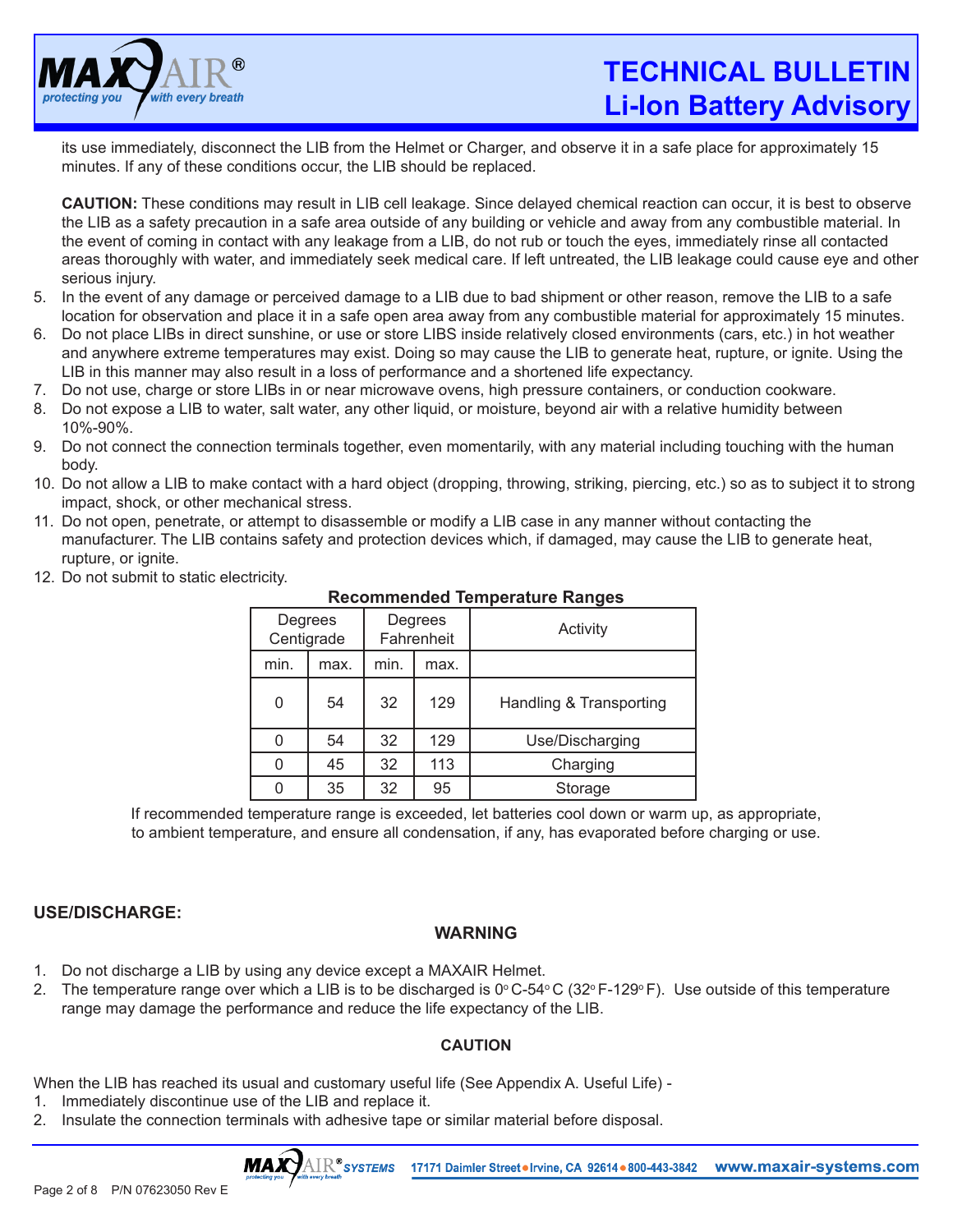

## **CHARGE:**

## **WARNING**

- 1. Always use a MAXAIR charger when charging a LIB; never use any other type of charger for a MAXAIR LIB.
- 2. Never connect a LIB to any device other than a MAXAIR helmet or a MAXAIR charger.
- 3. Never charge a LIB outside the temperature range of 0º C to 45º C (32º F to 113º F). Charging the LIB at temperatures outside of this range may cause the battery to become hot or damaged. Charging the LIB outside of this temperature range may also harm the performance of the LIB or reduce the LIBs life expectancy. When the LIB becomes hot, the built-in safety equipment is activated, preventing charging further. Additional heating can destroy the safety equipment and can cause accelerated temperature increases, ignition, or other damage to the LIB.
- 4. Do not continue charging the LIB if it does not recharge within the maximum charging time. (See Appendix C. Reference Information) Doing so may cause the LIB to become hot, rupture, or ignite.
- 5. Always charge in an isolated area, away from flammable materials.
- 6. When charging LIBs, always monitor the charging process and react to potential problems that may occur.
- 7. Always disconnect the LIB from the Charger when it is fully charged Charger LED is lighted Green or the maximum charge time (Appendix C.) is reached, whichever occurs first.
- 8. Even though LIBs and Chargers may still appear to be working properly, internal damage may already exist, most especially if your past protocol allowed them to remain connected for long periods while the charger was connected to a main power source. Any existing internal damage is not reversible and will (likely) increase over time.

## **STORE:**

## **WARNING**

- 1. Store in closed containers and packaging that prevent short circuits and damage during storage or transportation.
- 2. In case of mixed storage of goods and articles, organize separate storage areas for LIBs, for example, by maintaining a distance of 2.5 meters between the LIB storage area and other goods.
- 3. Store in limited quantities and in isolated area with frequent surveillance.
- 4. Keep in a dry, cool and well-ventilated place, within the recommended storage temperature range of  $0^{\circ}$ C-35 $^{\circ}$ C  $(32^{\circ}$  F-95 $^{\circ}$  F). Cooler and dryer environments of storage are safer and extend useful life.
- 5. The temperature range of 19º C-25º C (66º F-77º F) at 30%-50% full charge will optimize battery useful life.
- 6. Perform a boost charge and LIB Check Procedure (Appendix B.) every 3 to 6 months; this will help prevent the potential of an over-discharge.

## **HANDLING & TRANSPORT:**

Lithium-Ion batteries are classified as Dangerous Goods for the Transport by Road/Rail, Sea and Air. When considering transporting LIBs to other locations, conform to the requirements of the UN Regulation on the Transport of Dangerous Goods.

Internal transfer of Lithium-Ion batteries should follow the minimum safety rules imposed by the local legislation/regulation regarding the handling of Dangerous Goods.

When handling LIBs, use caution, specifically to avoid shorting the connector terminals.

## **WARNING**

- 1. Do not exceed the temperature range of  $0^{\circ}$  C-54 $^{\circ}$  C (32 $^{\circ}$  F-129 $^{\circ}$  F) when handling and transporting LIBs.
- 2. Do not expose battery packs to direct sunlight and/or heat for extended periods.

**MAXY**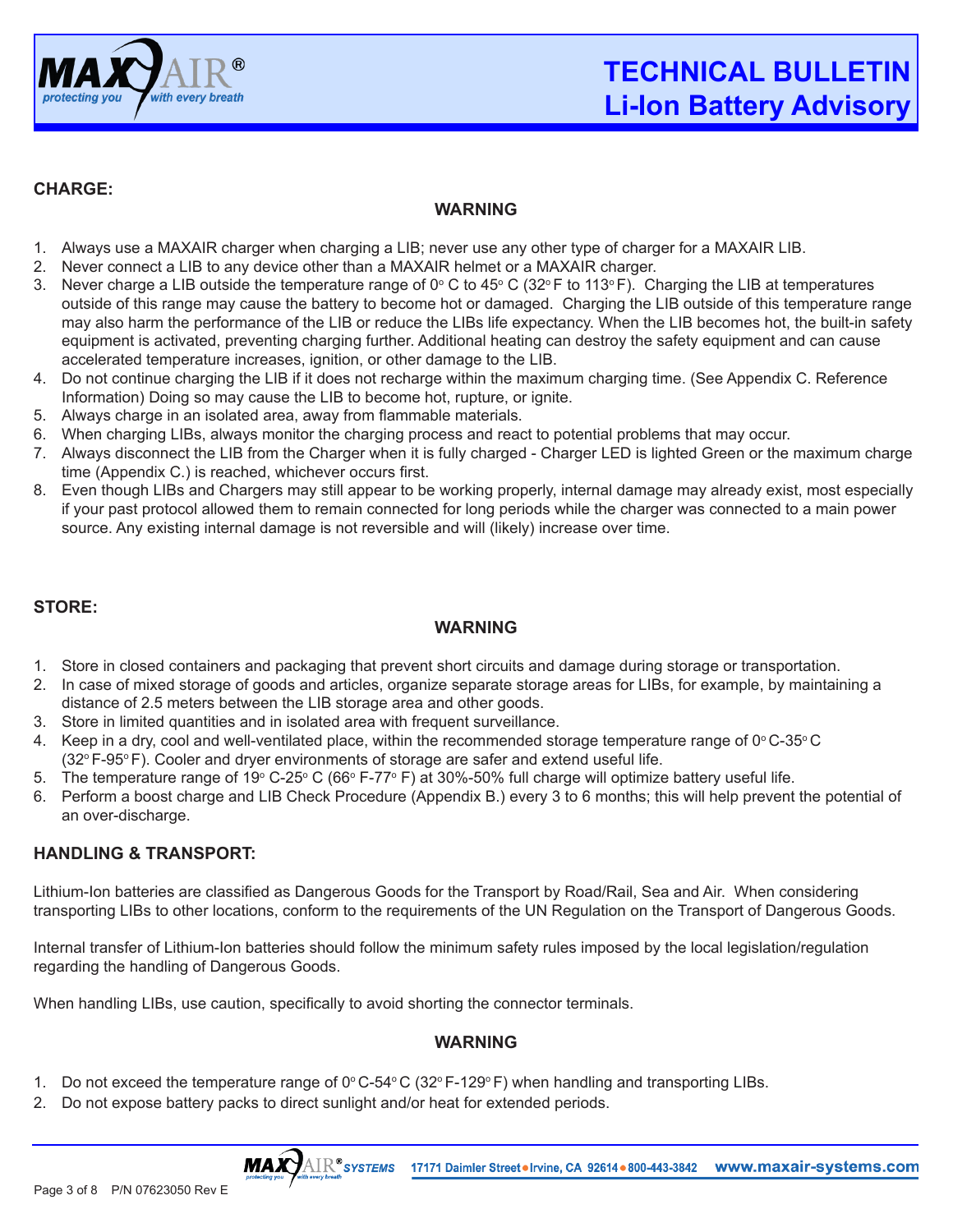

## **Appendix A. Useful Life**

Li-Ion batteries begin aging when they are manufactured - not when you begin using the battery. Lithium-Ion batteries are prone to aging somewhat rapidly. The useful capacity (Recoverable Capacity) of a Lithium-Ion battery decreases about 10% to 20% each year. Therefore, Lithium-Ion batteries have a useful aging-service life of approximately four years.

Li-Ion batteries have a useful capacity-service life of 300-500 cycles (one cycle being the time of one full use from a full charge).

Therefore, the recommended useful life expectancy, or replacement schedule, for a Li-Ion battery is after four years or 300-500 discharge cycles, whichever occurs first.

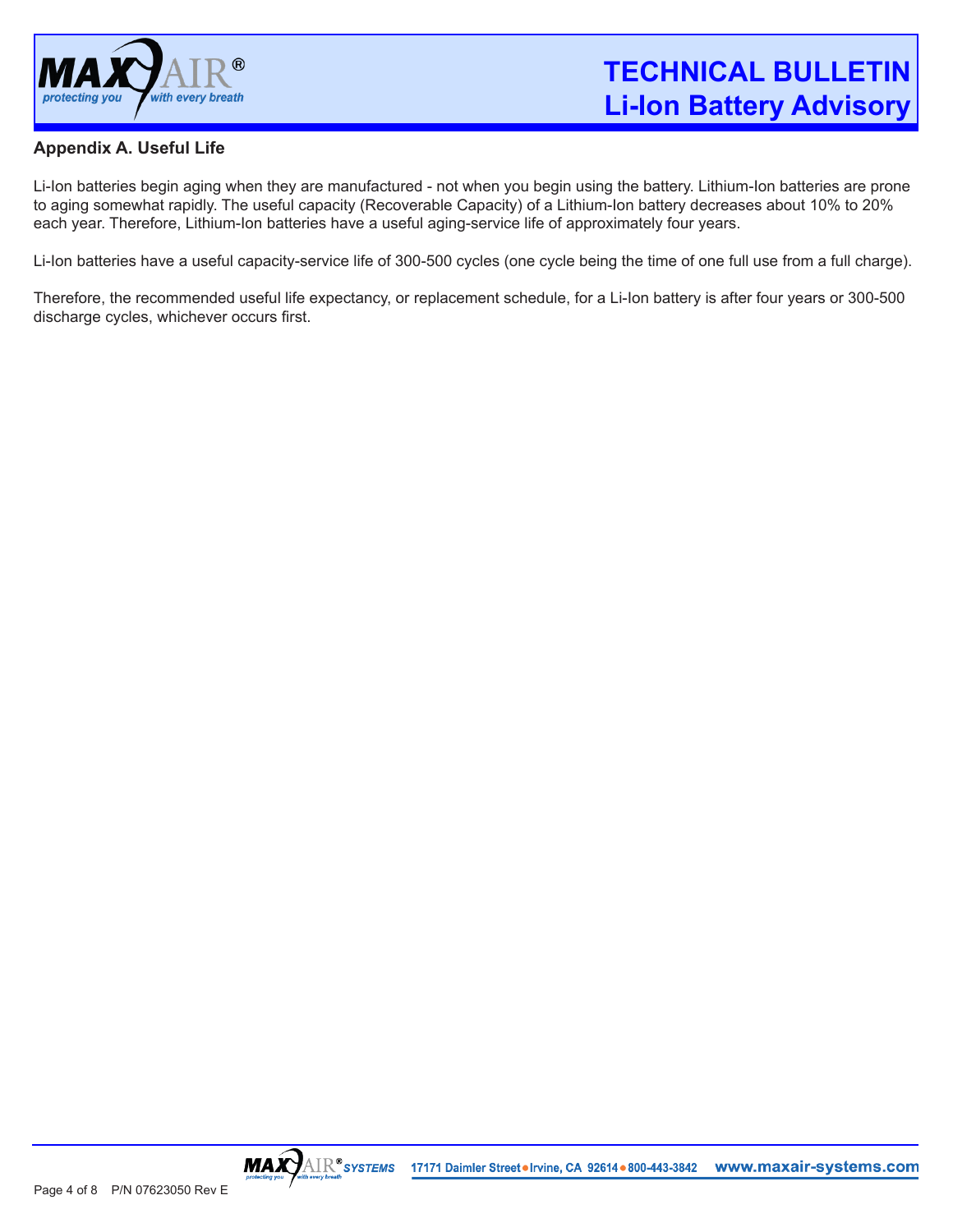

## **Appendix B. LIB Check Procedure**

## **MAXAIR LIB Test for Diminishing Battery Capacity**

Note: A MAXAIR helmet and MAXAIR charger are required to perform this basic battery test. The helmet and power cord must be in good working order. Set the helmet Air Flow Switch to Low for the test.

## **CAUTION**

If the LIB performs in one of the "Suspect LIB" categories below, discontinue using it and replace that LIB as soon as possible.

## **Case 1: The LIB has been connected to a charger and the charger green LED is on.**

Procedure: Unplug the LIB from the charger and plug the helmet power cord to the LIB. Allow the helmet to settle for about 10 seconds.

Good LIB: The helmet runs with 3 or 2 green indicator lights on.

Suspect LIB: The helmet runs with only 1 green indicator light on. Suspect LIB: The helmet runs with the red indicator light on. Suspect LIB: The helmet doesn't run.

## **Case 2: The LIB has been in storage.**

Procedure: Plug the helmet power cord to the LIB to be tested. Allow the helmet to settle for about 10 seconds.

Good LIB: The helmet runs with 3, 2 or 1 green indicator light on.

Suspect LIB: The helmet runs with the red indicator light on. Suspect LIB: The helmet doesn't run.

## **Case 3: The LIB is connected to the MAXAIR Charger.**

Good LIB: the LIB is felt to be about room temperature.

Suspect LIB: the LIB is warm or hot to the touch.

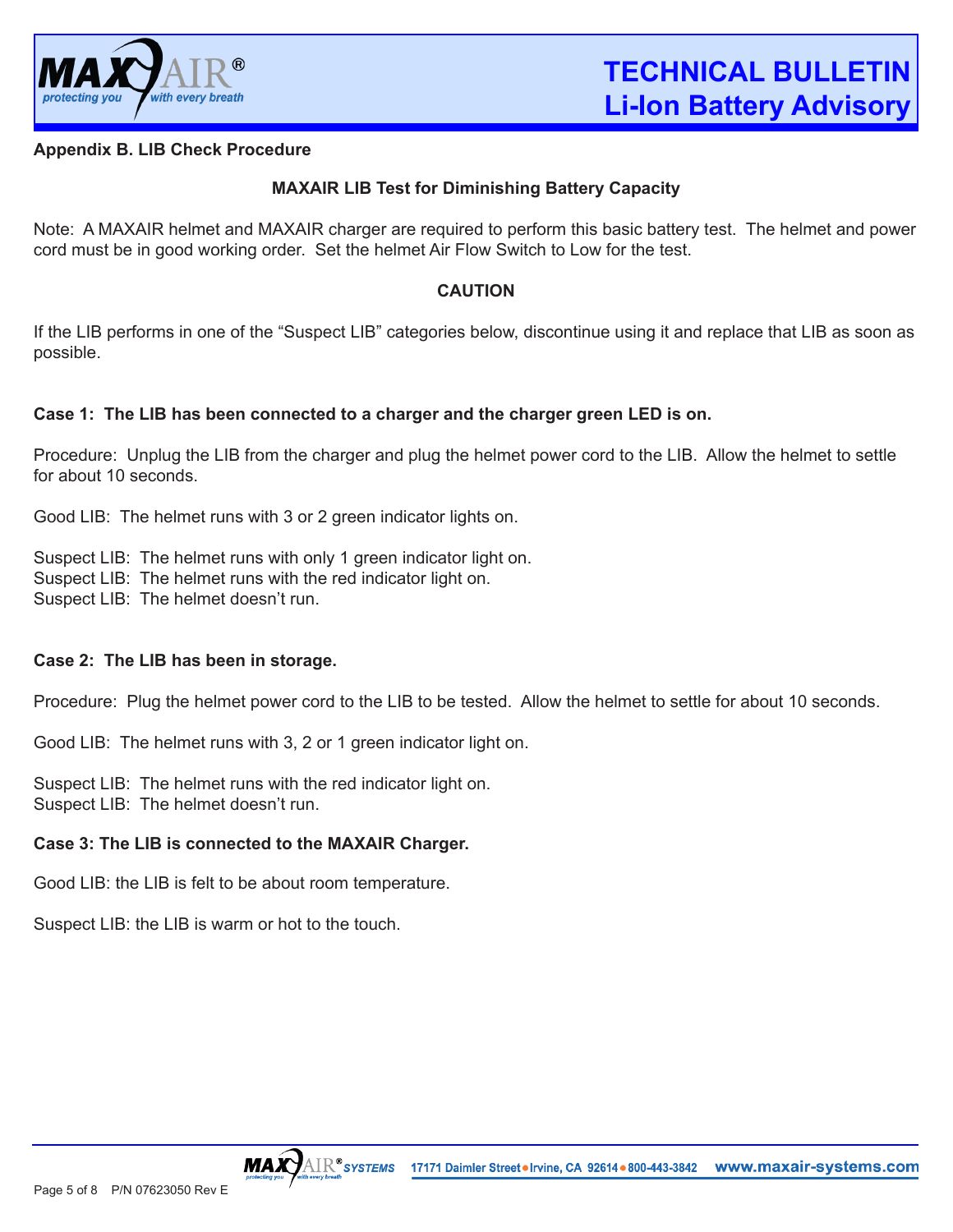

## **Appendix C. Reference Information**

## **Lithium-ion Battery main components:**

MSDS for Li-Ion Battery Cells available upon request. Call Customer Service, 1-800-443-3842.

## **Typical Charging Time Specifications:**

Time to fully charge a fully discharged MAXAIR LIB

| <b>CHARGING TIME</b>       |                 |           |                 |           |                 |           |  |  |
|----------------------------|-----------------|-----------|-----------------|-----------|-----------------|-----------|--|--|
| <b>BATTERY</b>             | 2600-02 Charger |           | 2600-01 Charger |           | 2610-01 Charger |           |  |  |
|                            | <b>Typical</b>  | Maximum   | <b>Typical</b>  | Maximum   | <b>Typical</b>  | Maximum   |  |  |
| 2000-30/30T,<br>2500-30TSC | $5.0$ hrs       | 10.0 hrs  | 5.0 hrs         | 10.0 hrs  | $7.5$ hrs       | 15.0 hrs  |  |  |
| 2500-37TSC                 | 3.8 hrs         | $7.5$ hrs | 3.8 hrs         | $7.5$ hrs | 5.8 hrs         | 11.3 hrs  |  |  |
| 2000-36/30T<br>2500-36TSC  | $2.5$ hrs       | $5.0$ hrs | $2.5$ hrs       | 5.0 hrs   | $4.0$ hrs       | $7.5$ hrs |  |  |

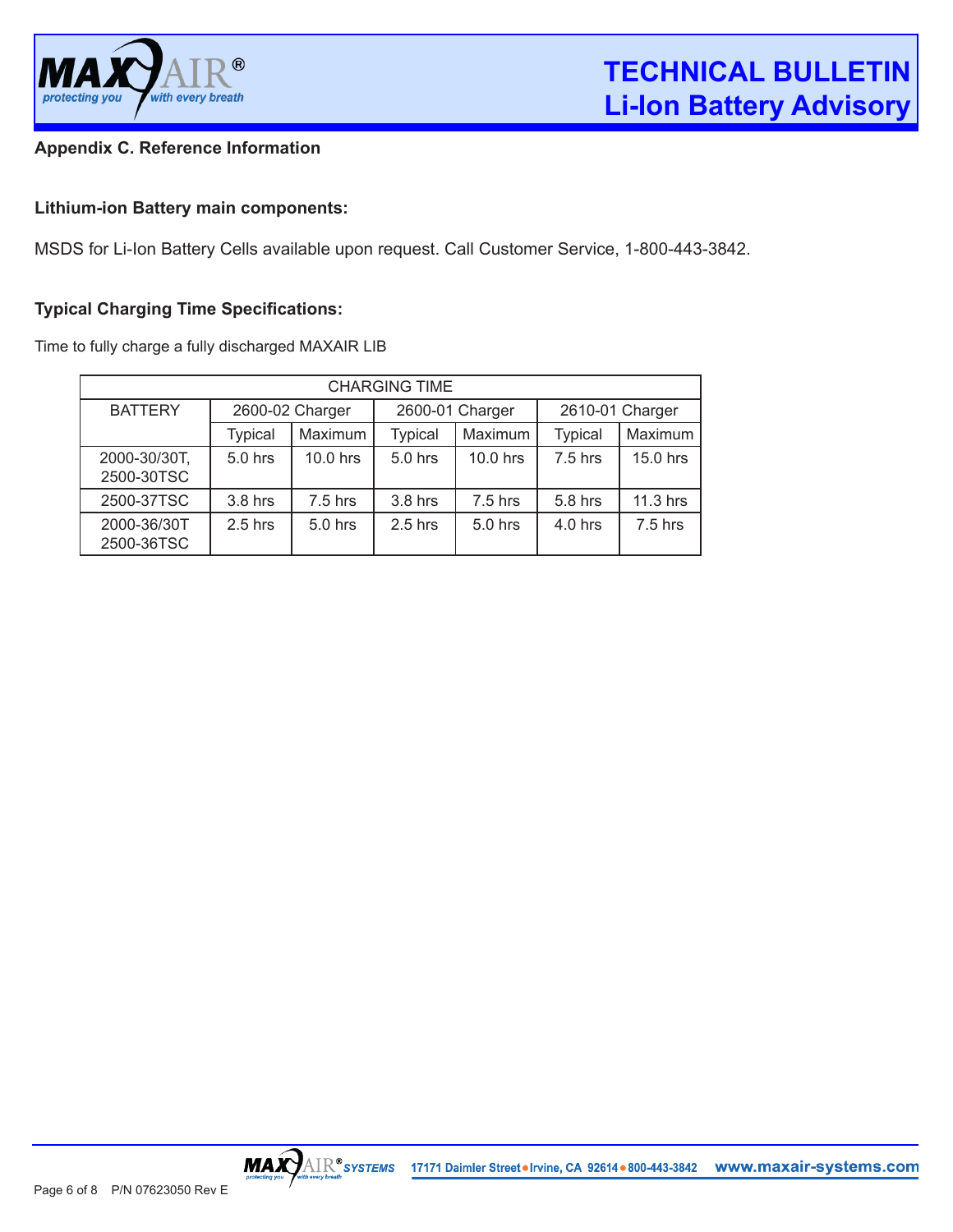

**TECHNICAL BULLETIN Li-Ion Battery Advisory**

## **Appendix D. Surge Protection**

All electrical devices may be harmed or damaged by electrical power surges, such as from electrical storms, while connected to wall outlets without specific surge protection.

#### **MAXAIR Systems highly recommends that all MAXAIR Chargers always be connected to surge protector(s), adequate for all anticipatable occurrences, whenever they are connected to MAXAIR LIBs, as well as whenever they are connected to a mains power source.**

To choose an appropriate surge protector you should consult with your Engineering department regarding specifics to your physical plant and geographical environment. You may want to consider the following common fundamentals -

- ▲Indicator light surge protectors will not last forever when a surge protector properly diverts a surge, the protector itself can be damaged in the process. An indicator light will indicate that the surge protector is working fine.
- ▲UL Rating good surge protectors come with a UL rating (or equivalent regulatory mark for non U.S. countries, e.g. CE Mark, etc.), a rating put out by the independent Underwriters Laboratories that tests the safety of electronic devices.
- ▲Clamping voltage the voltage measurement that prompts the surge protector to start redirecting the excess electricity away from the plugged-in devices.
- ▲A surge protector with a lower clamping voltage will trigger earlier, thus better protecting electrical devices.
- ▲Joule rating the maximum amount of energy the surge protector can absorb. If the surge exceeds this maximum, the surge protector will be rendered useless. The higher the joule rating, the more energy can be absorbed by the surge protector, therefore, a higher joule rating will often indicate a longer lifespan for the product.